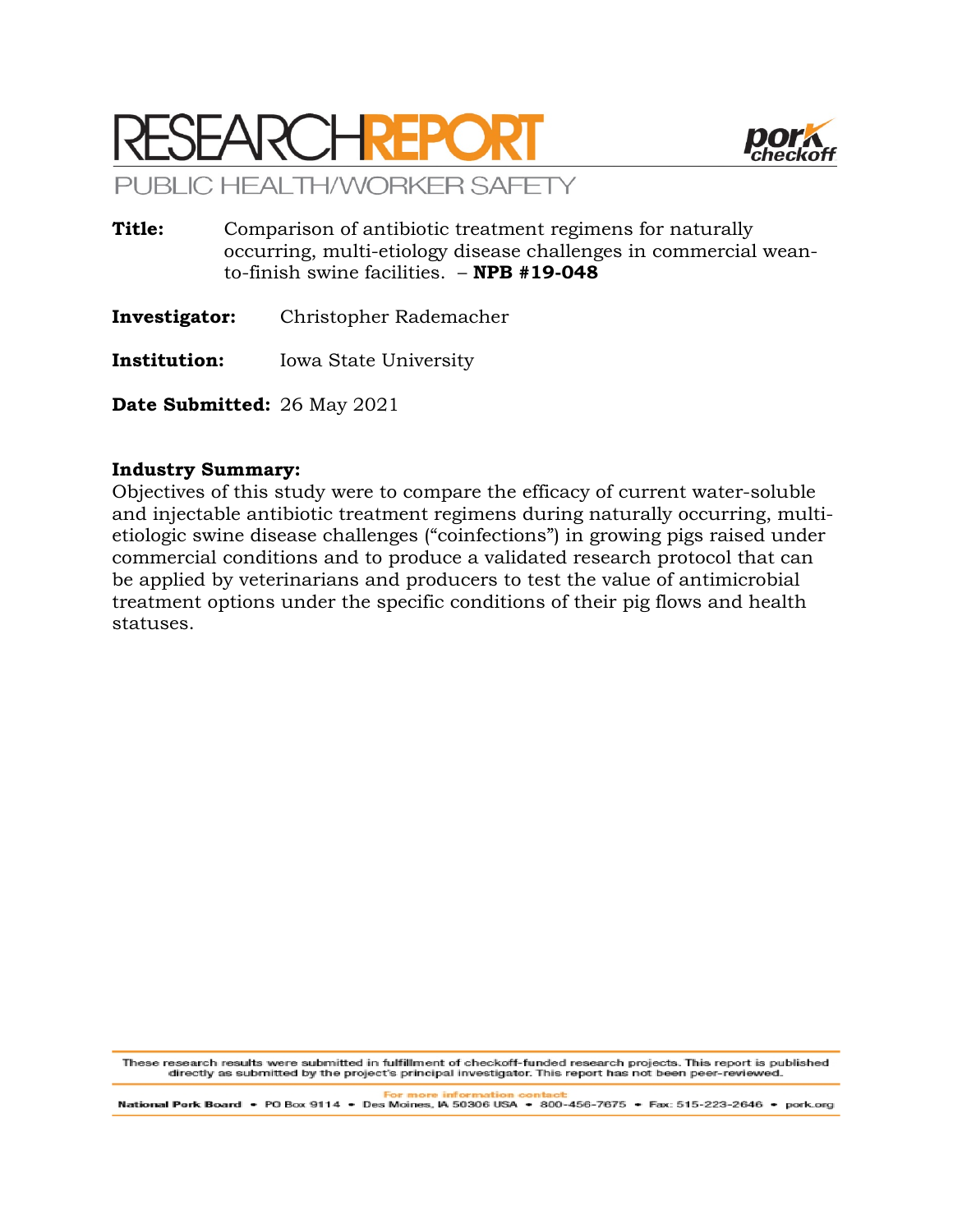In one or both studies, the whole population (pen) injection treatment resulted in the lowest and statistically significant percentages of total removals, posttreatment removals with 7 days of treatment, and the frequency of retreatments. Overall, there were no statistical differences between treatments regarding the rest of the production parameters of average daily gain, total mortality or 7 days post-treatment mortality.

Clinical outcome variables were also collected, but ultimately not reported given the clinical impact of IAV-S in both studies. IAV-S causes elevated rectal temperatures, which led to the classification of a majority of pigs as treatment failures, despite meeting all other criteria.

There are three key findings for industry: 1) it is expensive (both in direct cost and labor) to collect accurate data in the field regarding antimicrobial treatment efficacy, 2) virus exposure and the resulting clinical impact can mask the clinical efficacy of antimicrobial treatment, and 3) mass injection of a pen at a specific time point was superior to the other treatment regimens available in this study.

Contact Information: Christopher Rademacher, Department of Veterinary Diagnostic and Production Animal Medicine, College of Veterinary Medicine, Iowa State University, Ames, IA 50011, email: cjrdvm@iastate.edu, telephone: 515-294-8792

# **Key Findings:**

- It is expensive (both in direct cost and labor) to collect accurate data in the field regarding antimicrobial treatment efficacy and may rival the cost of tightly controlled laboratory challenge studies.
- Virus exposure and the resulting clinical impact can mask the clinical efficacy of antimicrobial treatment. Controlling virus impacts has the potential to improve antimicrobial efficacy.
- Mass injection of a pen at a specific time point was superior to the other treatment regimens available in this study.

**Keywords:** antibiotic efficacy, mass treatment, respiratory disease, nursery, mortality, ADG, clinical score, re-treatment

### **Scientific Abstract:**

Objectives of this study were two-fold. First, to compare the efficacy of current water-soluble and injectable antibiotic treatment regimens during naturally occurring, multi-etiologic swine disease challenges ("coinfections") in growing pigs raised under commercial conditions. Second to produce a validated research protocol that can be applied by veterinarians and producers to test the value of antimicrobial treatment options under the specific conditions of their pig flows and health statuses.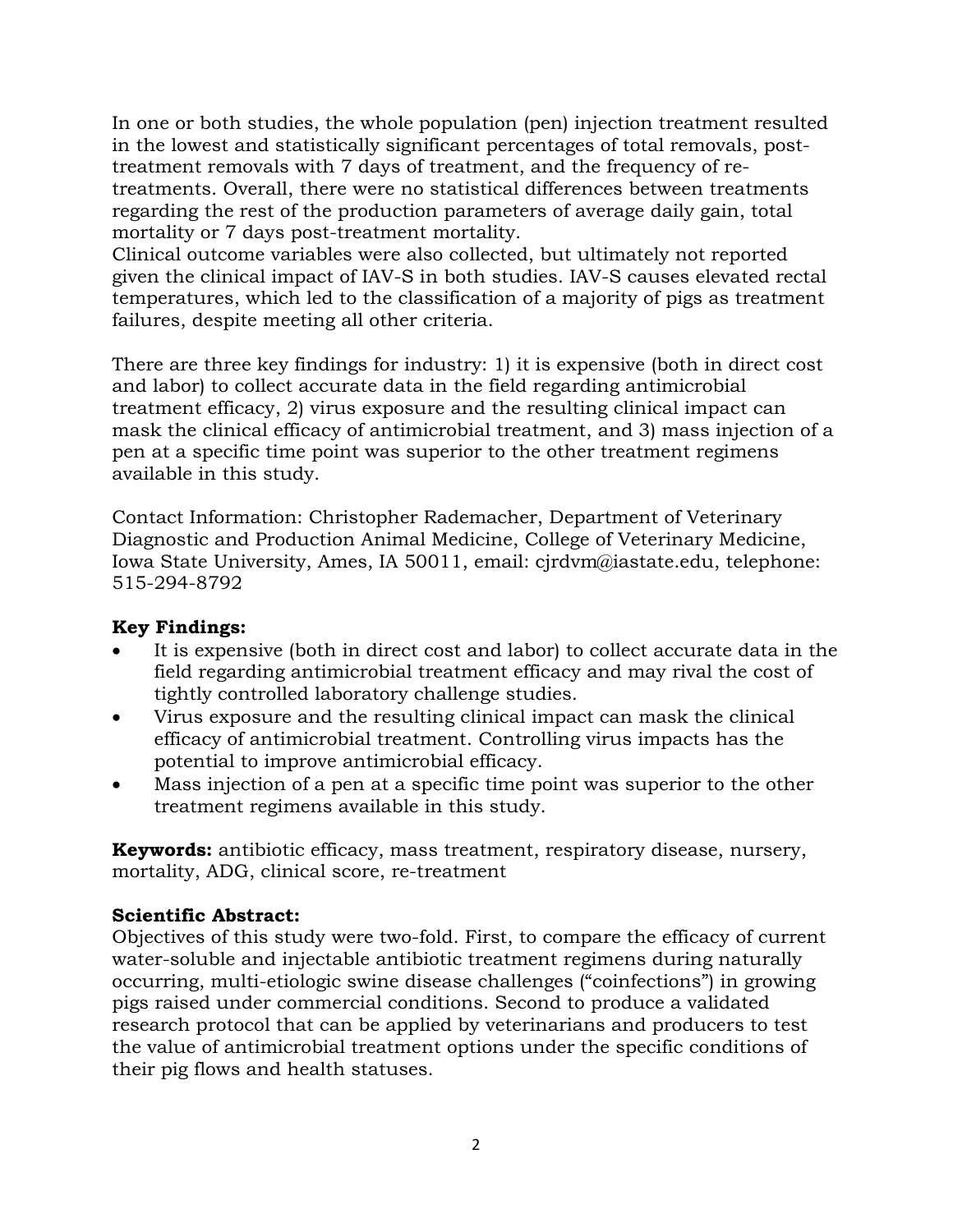To meet these objectives, three rooms of a hotel-style commercial nursery were modified to allow for treatment randomization. Four antibiotic treatment regimens were selected prior to study initiation for comparison: 1) Whole population water 2) Whole population injection 3) Targeted injection (i.e. spot treatment) 4) Baseline (combination of population water and targeted injection). Two studies were carried out within the three rooms. Production outcome variables included average daily gain, total mortality, 7 days post-treatment mortality, total removals, 7 days post-treatment removals, total first retreatments, 7 days post-treatment first re-treatments, total second retreatments, and 7 days post-treatment second re-treatments.

Overall, there were no statistical differences between treatments regarding the production parameters of average daily gain, total mortality or 7 days posttreatment mortality. In one or both studies, the whole population injection treatment resulted in the lowest and statistically significant percentages of total removals, 7 days post-treatment removals, total first re-treatments, 7 days post-treatment first re-treatments, total second re-treatments, and 7 days posttreatment second re-treatments.

Clinical outcome variables were also collected, but ultimately not reported given the addition of IAV-S in both studies. IAV-S causes elevated rectal temperatures, which led to the classification of a majority of pigs as treatment failures, despite meeting all other FDA GFI #178 treatment success criteria (Table 6). More work needs to be done to determine the best utilization and interpretation of this criteria when considering natural disease outbreaks under commercial conditions, where multi-etiology challenges will impact the treatment outcome.

#### **Introduction:**

The author would like to note that a facility modification was made prior to study initiation. The study was transitioned from a commercial wean-to-finish facility to a commercial nursery given the increased likelihood for disease, resulting in the need for more frequent antibiotic use in a shorter period of time. Given the shortened production phase, several study replications could also be pursued.

In September of 2018, the Food and Drug Administration (FDA) released a fiveyear blue print detailing plans to advance antibiotic stewardship in veterinary settings.1 The perception of overuse of antibiotics in production animal species was addressed and described as a contribution to increased antibiotic resistance. The FDA also specified goals for the development of strategies to monitor and report antibiotic use within veterinary settings, making it clear that productionorientated benefits (i.e. ADG, ADFI and FC) should not be primary considerations. Rather, antibiotic efficacy in terms of treatment, control and prevention success must be the focus of future objective, research-based evaluations. To date, most efficacy studies are performed under laboratory conditions with intentional pathogen exposure to a small number of pigs. This approach typically results in a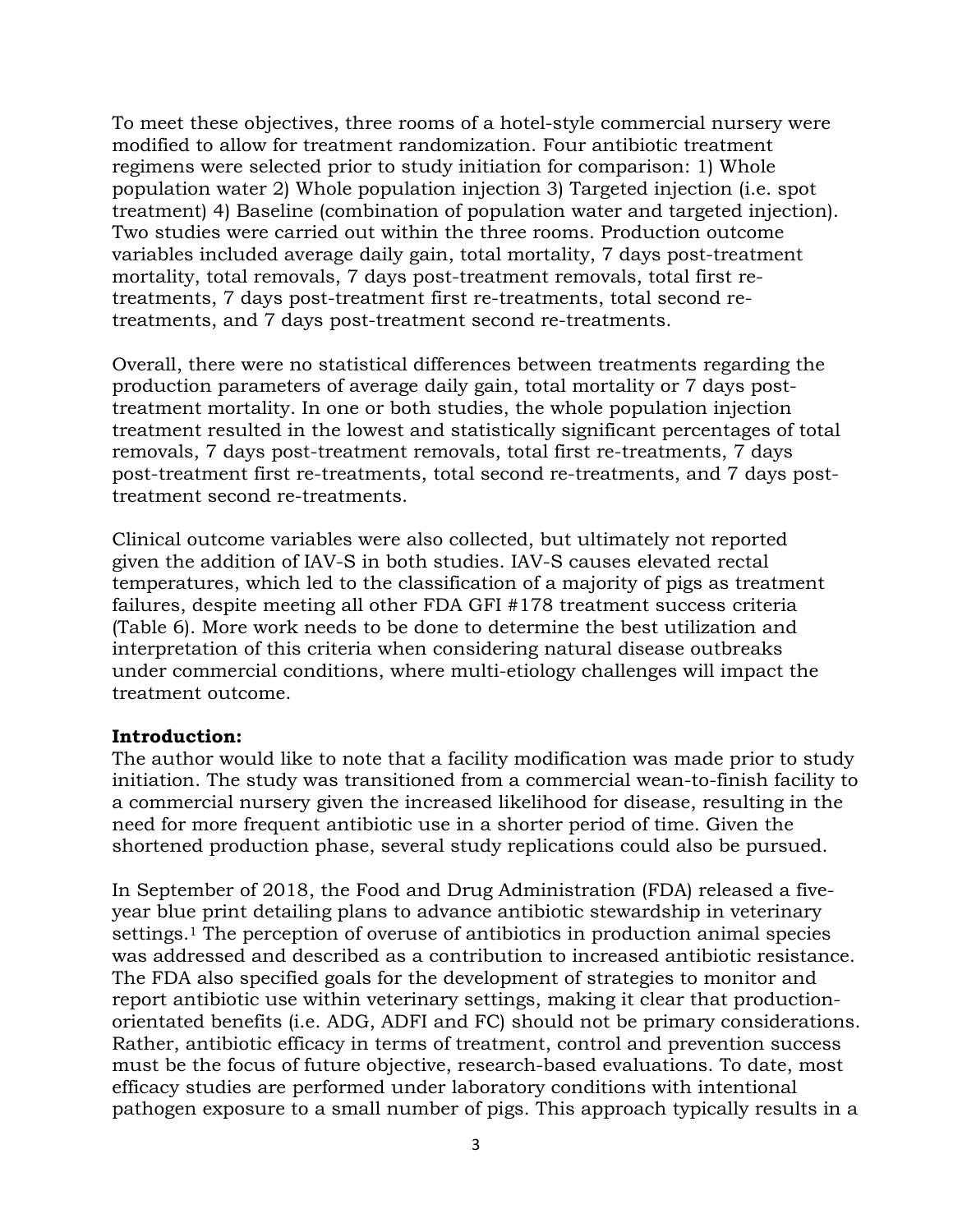defined exposure period for the population along with control measures for coinfections, thus increasing the likelihood of recovery without the use of an antibiotic.

There is currently a lack of scientifically validated data published within peerreviewed literature regarding the treatment, control and/or prevention efficacy of antibiotic agents used for naturally occurring swine disease outbreaks and coinfections in commercial settings. Rather than relying only on the current course, which is to monitor real-time antibiotic consumption, an opportunity exists to balance that with real-time efficacy data, while also addressing the FDA's five-year blue print.

### **Objectives:**

1. Compare the efficacy of current water-soluble and injectable antibiotic treatment regimens during naturally occurring, multi-etiologic swine disease challenges ("coinfections") in growing pigs raised under commercial conditions.

2. Produce a validated research protocol that can be applied by veterinarians and producers to test the value of antimicrobial treatment options under the specific conditions of their pig flows and health statuses.

# **Materials & Methods:**

The protocol for all nursery studies were reviewed and approved by the ISU Institutional Care and Animal Use Committee (IACUC). One pilot study to refine procedures was performed on a healthy cohort and two data collection studies (studies "two" and "three") were conducted consecutively in three rooms of a commercial, hotel-style nursery. Each room was modified to provide fresh or medicated water delivery to each individual pen according to treatment. Each room was designed to hold approximately 1,000 pigs in forty pens. The number of pigs enrolled in each study was dependent on the number of pigs received and will be further discussed in the results section.

Prior to the study, candidate antibiotic treatment regimens were identified for use by the partnering production company's veterinary team with collaboration from the research team. The four treatment regimens were defined as 1) Whole population water 2) Whole population injection 3) Targeted injection (i.e. spot treatment) 4) Baseline (combination of population water and targeted injection). The baseline treatment represented the existing company's standard operating procedure for the pig flow. Specific antibiotics were selected for individual and mass medication based on affected organ system, current health status, pig flow history, and contemporaneous diagnostics. Pen was the experimental unit and pig was the observational unit. Eight pens were dedicated as hospital pens for the study period and were excluded from the treatment groups. The remaining thirtytwo pens within each room were pre-assigned randomly within horizontal blocks designed to eliminate geographic biases (Figure 1). Pre-placement meetings were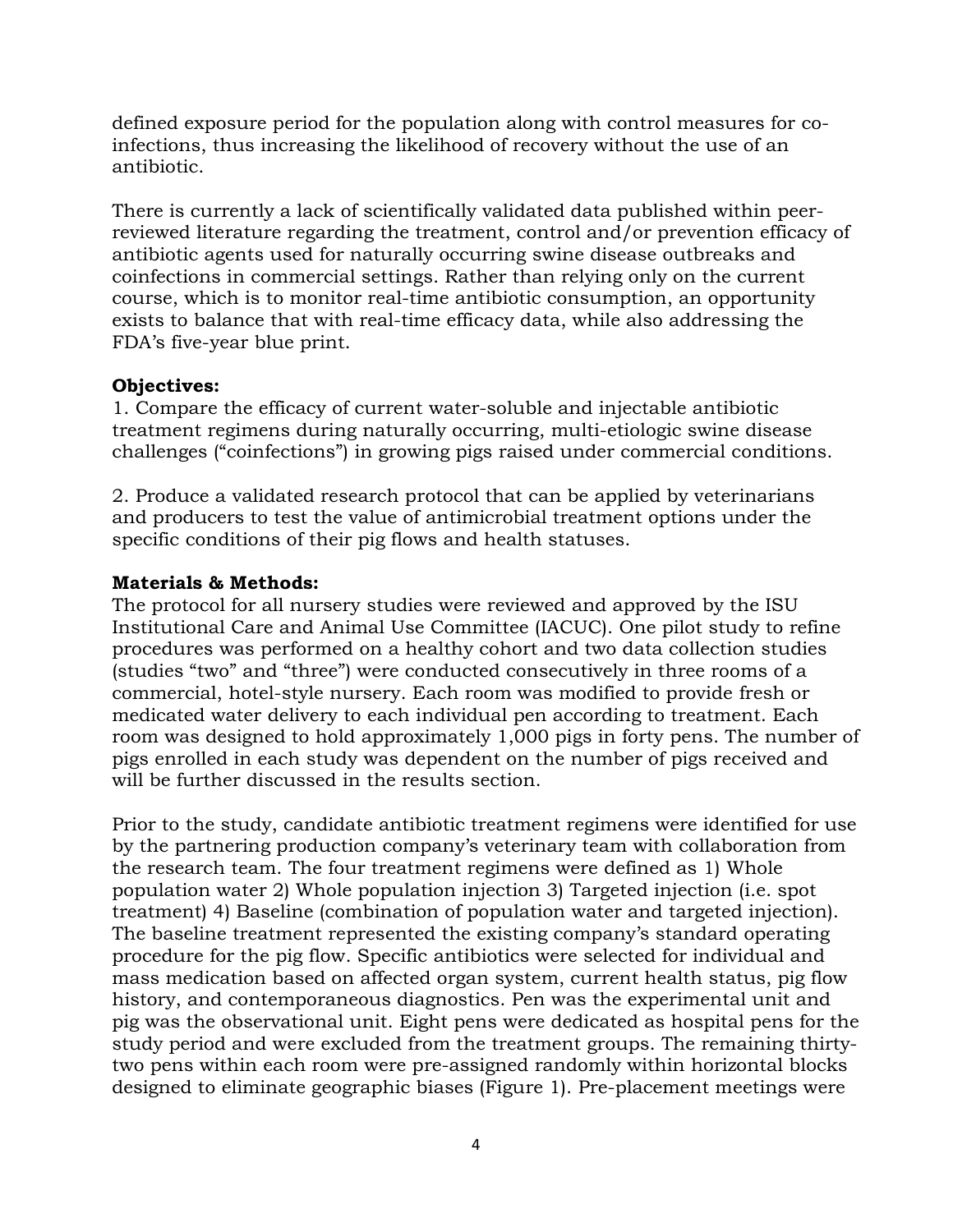held between the research, on-farm and partnering veterinary team to determine roles and responsibilities prior to each turn.

Lessons learned in the pilot study were ultimately used to refine the procedures for studies two and three. Individual pig data collected from the pilot study were not analyzed and will not be further discussed. All research pigs in studies two and three were ear tagged and individually weighed within 24 hours of farm arrival and again at six weeks of placement, prior to farm exit. After all the pigs were weighed, ear tagged and placed in the starting pen, body weights were balanced across treatments to be within one tenth of a pound. Standard management remained in place until a clinical "disease outbreak" or need for mass antibiotic treatment occurred. At that point, the farm manager, veterinary team and research team collectively initiated the trial treatments. Diagnostics were collected prior to administration of the assigned antibiotic treatment regimens to the treatment pens. The research team then managed the rooms for a one-week period to complete antibiotic administration and data collection. At the conclusion of the week, the treatment pens returned to standard management. All additional targeted treatments, pig removals from the treatment pens and pig mortalities were recorded by the farm manager until the second weigh date.

Pigs for the studies were sourced from sow farm flows that historically struggled with multifactorial respiratory disease outbreaks during the nursery phase. Both studies had a respiratory "disease outbreak," study two occurred within one week of placement and study three at three weeks of placement. The outbreaks were characterized by coughing, nasal discharge, anorexia and lethargy. Treatment pens were scanned for potential sick pigs based on observational clinical signs and facility standard operating procedures. When a minimum threshold (study two = 2 pigs, study three = 3 pigs) of sick pigs per treatment pen was met, clinical parameters were collected on the sick pigs and the assigned treatment regimen was initiated. Clinical disease parameters (clinical) including depression, respiratory, enteric, lameness, and central nervous system (CNS) scores were defined (Table 5). Pigs that appeared sick were subjected to the clinical scoring prior to treatment initiation and after the treatment period to assess efficacy. The scoring definitions were adapted from the FDA's Guidance for Industry #178 - Recommended Study Design and Evaluation of Effectiveness Studies for Swine Respiratory Disease Claims (Table 6).2 Forty-eight hours after the end of treatment, clinical parameters were repeated on the same subset of pigs from each pen.

In whole population injection pens, each pig was injected according to antibiotic label on the initial scoring day. In whole population water pens, the pen was only provided medicated water for five consecutive days. No injections were given during the treatment period. In targeted injection pens, each pig could only be injected once throughout the outbreak response, provided that individual pigs demonstrated clinical signs consistent with respiratory disease that necessitated antibiotic treatment. In baseline pens, the pen was provided medicated water for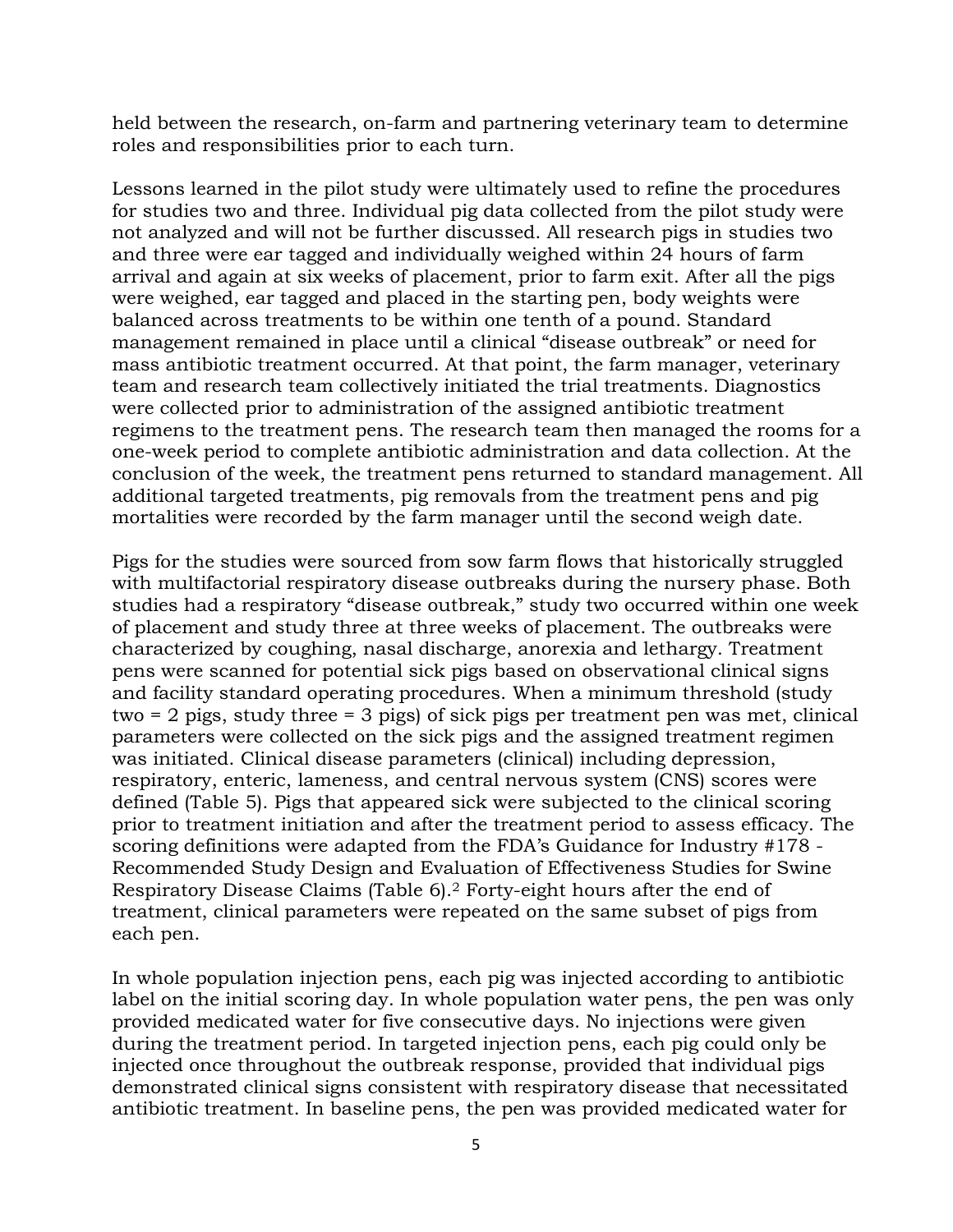five consecutive days and individual pigs could be target injected once throughout the outbreak response. During the treatment period, if any pigs became welfare concerns and needed further treatment, they were removed from the study pens and provided additional care. Removed pigs were managed according to the protocol approved by the ISU IACUC committee.

Diagnostics throughout both studies with clinical "disease outbreaks" confirmed viral infection with influenza A (IAV-S) and/or Porcine Reproductive and Respiratory Syndrome Virus (PRRSV), and bacterial co-infections with *Streptococcus suis, Mycoplasma hyorhinis*, and *Glaesserella parasuis*. In study two, IAV-S subtype H1N1 was detected. Whereas in study three, two IAV-S subtypes were detected including H1N1 and H1N2. In study three, a wild-type PRRSV was also detected at placement. PRRSV sequencing confirmed 100% homology to the originating sow farm's PRRSV strain from an outbreak in July of 2020.

After the second clinical evaluation, rooms were turned back to the farm manager to manage and record targeted treatments until the exit weight was collected by the research team. Production outcomes calculated included average starting weight, average exit weight, average daily gain, percent mortality, percent removal from the general population and percent targeted retreatments. Interim seven-day post-treatment rates were also calculated for mortality, removal and retreatments.

#### **Results:**

The first objective of this project was to compare treatment regimens during naturally occurring, respiratory disease under commercial conditions. The results of this objective are summarized by study in the tables below. For study two, which occurred in March of 2020, the enrollment and final pig numbers are broken down by room in Table 1. Whereas, in Table 2, all rooms for study two were combined and analyzed by treatment to report production parameter estimates, along with statistically significant differences. Significance was set *a priori* at the level of P<0.05, with statistical differences denoted by different lettered superscripts. Results with the same superscript are not statistically different from each other. All statistical analysis was done using SAS version 9.4. General (or generalized where appropriate) linear models were used to explain the effect of treatment on a number of outcome variables, after accounting for room as a block effect. All least squares means and all pairwise differences of least squares means were presented and adjusted for multiple comparisons using Tukey's method. In Table 2, the term "total" refers to the time period of the entire turn, whereas "7 days post-treatment" refers to the 7 days after the clinical "disease outbreak" intervention and assessment was complete. Therefore, the research team had administered the antibiotic treatments and completed the follow-up clinical evaluations and the rooms were under the farm manager's control for 7 days. Removal is defined as moving the pig from their enrolled treatment pen to the hospital or no assigned treatment pen for further care. Re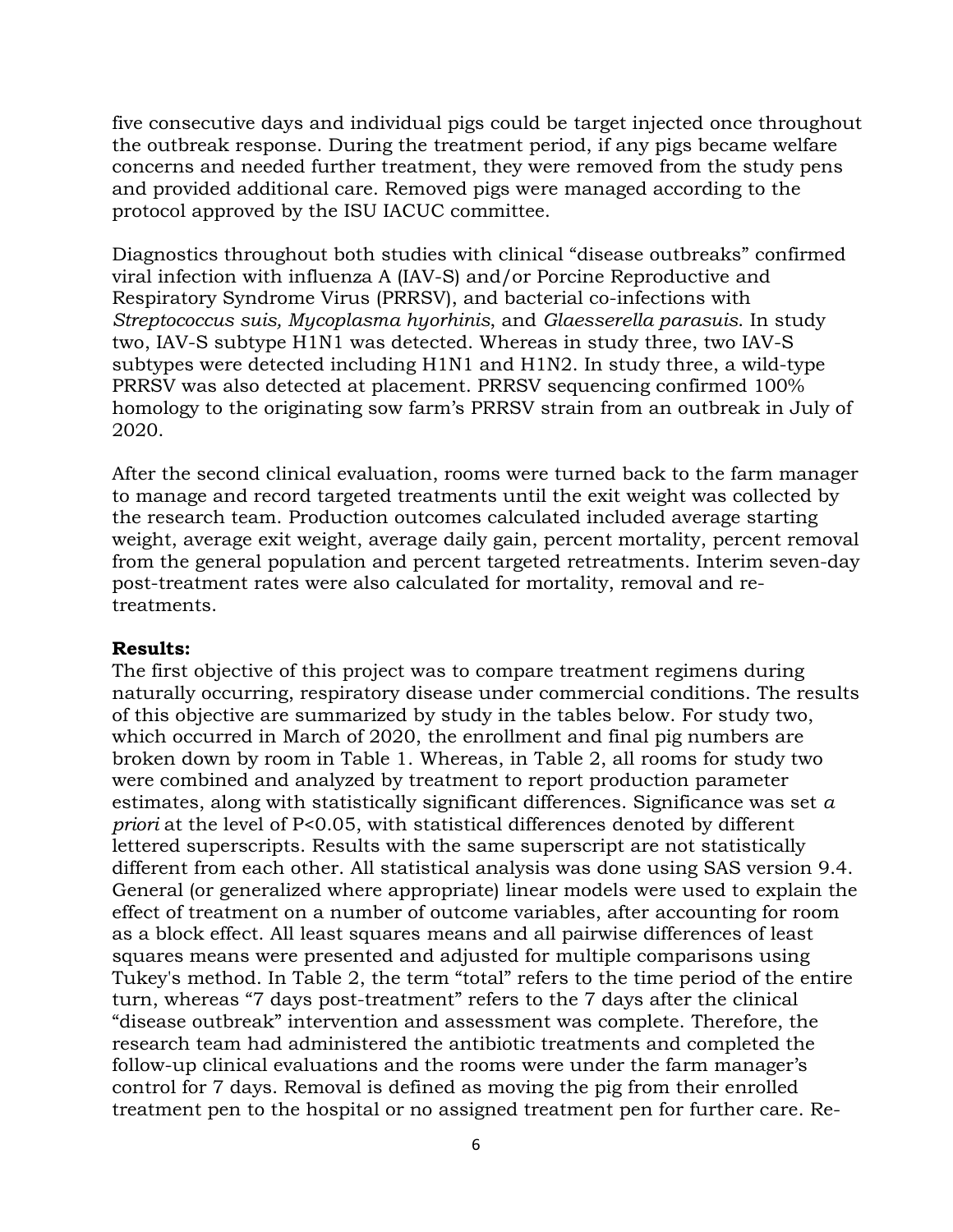treatment is defined as antibiotic treatment delivered after the "disease outbreak" via targeted injection by the farm manager. This same information and terminology is presented for study three in Tables 3 and 4. For a complete glossary of terms, see Table 7.

Given the findings from study two and three (displayed in Tables 2 and 4), there were no statistical differences between antibiotic treatments for the production parameters of average body weight, average daily gain, total mortality or 7 days post-treatment mortality. However, there were significant differences for at least one of the studies regarding the percentage of total removals, 7 days post-treatment removals, total 1st re-treatments, 7 days posttreatment 1st re-treatments, total 2nd re-treatments and 7 days post-treatment 2nd re-treatments.

|                                          | Study Two - March 2020 |         |         |              |
|------------------------------------------|------------------------|---------|---------|--------------|
|                                          | Room 14                | Room 15 | Room 16 | <b>Total</b> |
| <b>Number of Pigs Placed per Pen</b>     | 23                     | 23      | 23      |              |
| <b>Number of Treatment Pens</b>          | 32                     | 32      | 32      |              |
| <b>Number of Pigs Enrolled</b>           | 736                    | 736     | 736     | 2208         |
| <b>Number of Treatments</b>              | $\overline{4}$         | 4       | 4       |              |
| <b>Number of Pigs Enrolled per</b>       | 184                    | 184     | 184     |              |
| <b>Treatment</b>                         |                        |         |         |              |
| <b>Final Number of Production</b>        | 736                    | $734*$  | 736     | 2206         |
| <b>Parameter Pigs</b>                    |                        |         |         |              |
| <b>Final Number of Clinical Paramete</b> | $128^{\circ}$          | $62*$   | 64      | $254*$       |
| <b>Pigs</b>                              |                        |         |         |              |

**Table 1:** Study Two Enrollment and Final Pig Numbers

\*Two pigs were removed from the data set due to accidental re-treatment via target injection in Room 15. ^At project initiation, four pigs were used for clinical parameter collection in Room 14, this number was then reduced to two pigs in Rooms 15 and 16.

|                                        |                              | Study Two - March 2020 (all rooms) |                              |                                                                                     |  |  |
|----------------------------------------|------------------------------|------------------------------------|------------------------------|-------------------------------------------------------------------------------------|--|--|
| <b>Treatment</b>                       | Whole<br>Population<br>Water | Whole<br>Population<br>Injection   | <b>Targeted</b><br>Injection | <b>Baseline</b><br>(Whole<br>Population<br>Water +<br><b>Targeted</b><br>Injection) |  |  |
|                                        |                              |                                    |                              | Chlortetracycline                                                                   |  |  |
|                                        | Chlortetracycline            |                                    |                              | $(10 \text{ mg/lb.}) +$                                                             |  |  |
|                                        | $(10 \text{ mg/lb.}) +$      |                                    |                              | tiamulin                                                                            |  |  |
|                                        | tiamulin                     | Enrofloxacin                       | Enrofloxacin                 | hydrogen                                                                            |  |  |
|                                        | hydrogen                     | $(3.4 \text{ mg/lb.})$             | $(3.4 \text{ mg/lb.})$       | fumarate                                                                            |  |  |
|                                        | fumarate                     |                                    |                              | $(3.5 \text{ mg/lb.}) + /-$                                                         |  |  |
|                                        | $(3.5 \text{ mg/lb.})$       |                                    |                              | Enrofloxacin                                                                        |  |  |
| Drug Regimen                           |                              |                                    |                              | $(3.4 \text{ mg/lb.})$                                                              |  |  |
| <b>Number of Pens per Treatment</b> 24 |                              | 24                                 | 24                           | 24                                                                                  |  |  |

**Table 2:** Study Two Production Parameters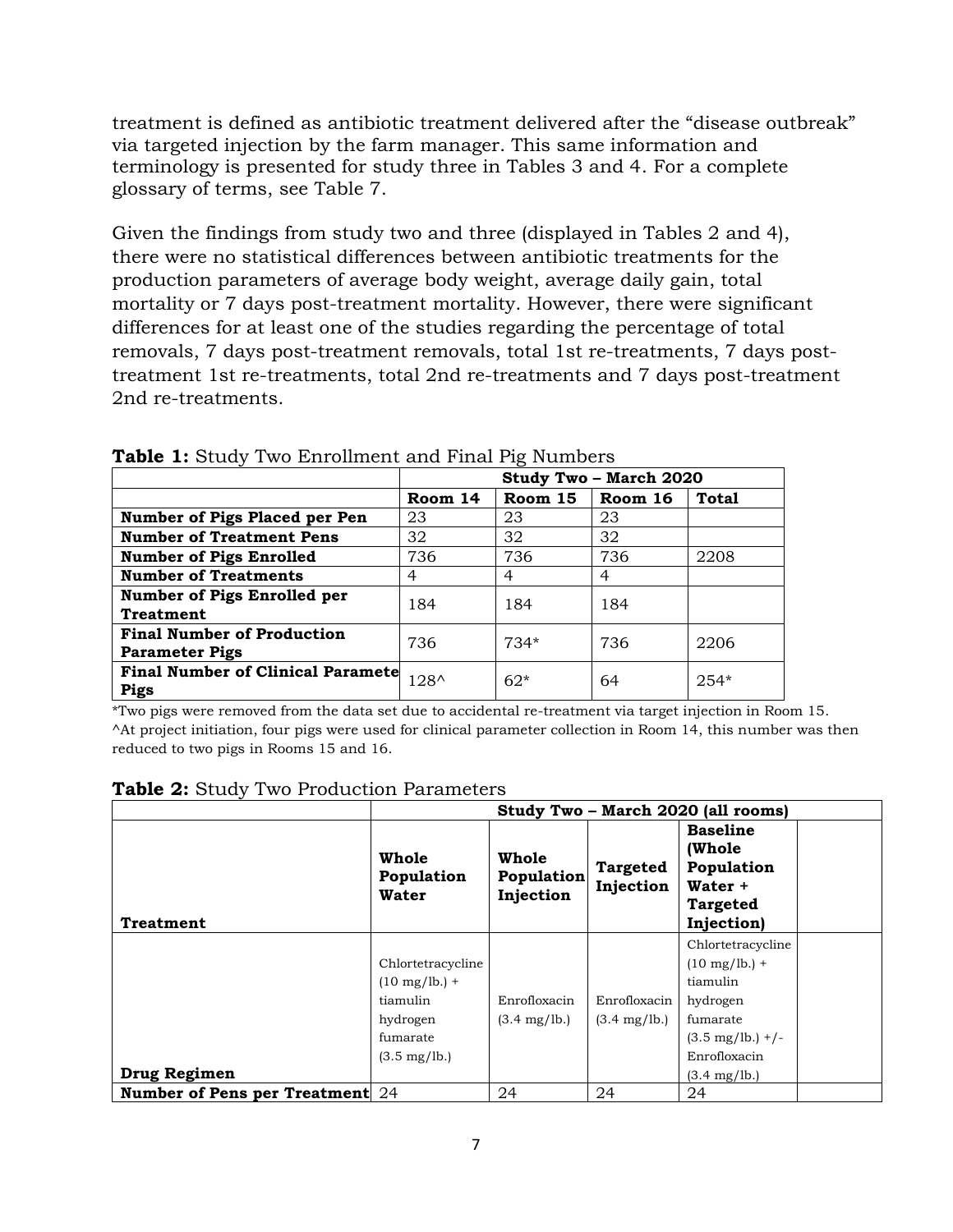| <b>Number of Pigs per Treatment</b>                              | 552                 | 552                   | 550                  | 552                  | 2206     |
|------------------------------------------------------------------|---------------------|-----------------------|----------------------|----------------------|----------|
| <b>Average Starting Weight (lbs.)</b>                            | 11.5                | 11.5                  | 11.5                 | 11.5                 |          |
| Average Exit Weight (lbs.)                                       | 47.2                | 47.6                  | 47.1                 | 47.8                 |          |
| <b>Average Daily Gain (lbs.)</b>                                 | 0.84                | 0.85                  | 0.84                 | 0.86                 |          |
| Total Mortality (%)                                              | 1.3%                | 0.7%                  | 1.3%                 | 0.9%                 |          |
| <b>7 Days Post-Treatment</b><br>Mortality (%)                    | 0.7%                | $0.0\%$               | 0.2%                 | 0.2%                 |          |
| <b>Total Removals (%)</b>                                        | $5.7%$ <sup>a</sup> | $4.8\%$ <sup>a</sup>  | 8.1%b                | $5.0\%$ <sup>a</sup> | p<0.05   |
| <b>7 Days Post-Treatment</b><br>Removals (%)                     | 4.4%                | $1.1\%$ <sup>a</sup>  | $1.2\%$ <sup>a</sup> | 3%                   | p<0.05   |
| Total 1 <sup>st</sup> Re-Treatment (%)                           | 19.4%b              | $14.5\%$ <sup>a</sup> | $18.6\%$             | 18.8%b               | p < 0.05 |
| <b>7 Days Post-Treatment</b><br>$1st$ Re-Treatment (%)           | 12.3%               | $5.3%$ <sup>a</sup>   | $8%$ <sup>a</sup>    | $11.5\%$             | p<0.0575 |
| Total 2 <sup>nd</sup> Re-Treatment (%)                           | $3.6\%$             | $1.4\%$ <sup>a</sup>  | $3.8\%$              | $3.6\%$              | p<0.02   |
| <b>7 Days Post-Treatment</b><br>2 <sup>nd</sup> Re-Treatment (%) | 0.2%                | $0.0\%$               | $0.0\%$              | 0.7%                 |          |

**Table 3:** Study Three Enrollment and Final Pig Numbers

|                                          | Study Three - September 2020 |         |         |               |
|------------------------------------------|------------------------------|---------|---------|---------------|
|                                          | Room 14                      | Room 15 | Room 16 | <b>Total</b>  |
| Number of Pigs Placed per Pen            | 28                           | 28      | 27      |               |
| <b>Number of Treatment Pens</b>          | 32                           | 32      | 32      |               |
| <b>Number of Pigs Enrolled</b>           | 896                          | 896     | 864     | 2656          |
| <b>Number of Treatments</b>              | 4                            | 4       | 4       |               |
| <b>Number of Pigs Enrolled per</b>       | 224                          | 224     | 216     |               |
| <b>Treatment</b>                         |                              |         |         |               |
| <b>Final Number of Production</b>        | 892*                         | 879*    | 846*    | 2617          |
| <b>Parameter Pigs</b>                    |                              |         |         |               |
| <b>Final Number of Clinical Paramete</b> | 94                           | 94      | 92      | $280^{\circ}$ |
| Pigs                                     |                              |         |         |               |

\*Pigs were removed from the data set due to mortality, missing removal date or missing exit weight, four pigs in Room 14, seventeen in Room 15 and eighteen in Room 16.

^For this turn, three pigs were used for clinical parameter collection in all rooms, five of the 283 pigs were removed from the data set for the above reasons.

| <b>Tuble</b> II Diddy Three Froudellon Farameters |                                     |                                          |                              |                                                                                     |  |  |
|---------------------------------------------------|-------------------------------------|------------------------------------------|------------------------------|-------------------------------------------------------------------------------------|--|--|
|                                                   |                                     | Study Three - September 2020 (all rooms) |                              |                                                                                     |  |  |
| <b>Treatment</b>                                  | Whole<br>Population<br><b>Water</b> | Whole<br>Population<br>Injection         | <b>Targeted</b><br>Injection | <b>Baseline</b><br>(Whole<br>Population<br>Water +<br><b>Targeted</b><br>Injection) |  |  |
|                                                   |                                     |                                          |                              | Chlortetracycline                                                                   |  |  |
|                                                   | Chlortetracycline                   |                                          |                              | $(10 \text{ mg/lb.}) +$                                                             |  |  |
|                                                   | $(10 \text{ mg/lb.}) +$             |                                          |                              | tiamulin                                                                            |  |  |
|                                                   | tiamulin                            | Enrofloxacin                             | Enrofloxacin                 | hydrogen                                                                            |  |  |
|                                                   | hydrogen                            | $(3.4 \text{ mg/lb.})$                   | $(3.4 \text{ mg/lb.})$       | fumarate                                                                            |  |  |
|                                                   | fumarate                            |                                          |                              | $(3.5 \text{ mg/lb.}) + /-$                                                         |  |  |
|                                                   | $(3.5 \text{ mg/lb.})$              |                                          |                              | Enrofloxacin                                                                        |  |  |
| Drug Regimen                                      |                                     |                                          |                              | $(3.4 \text{ mg/lb.})$                                                              |  |  |
| <b>Number of Pens per Treatment</b> 24            |                                     | 24                                       | 24                           | 24                                                                                  |  |  |

**Table 4:** Study Three Production Parameters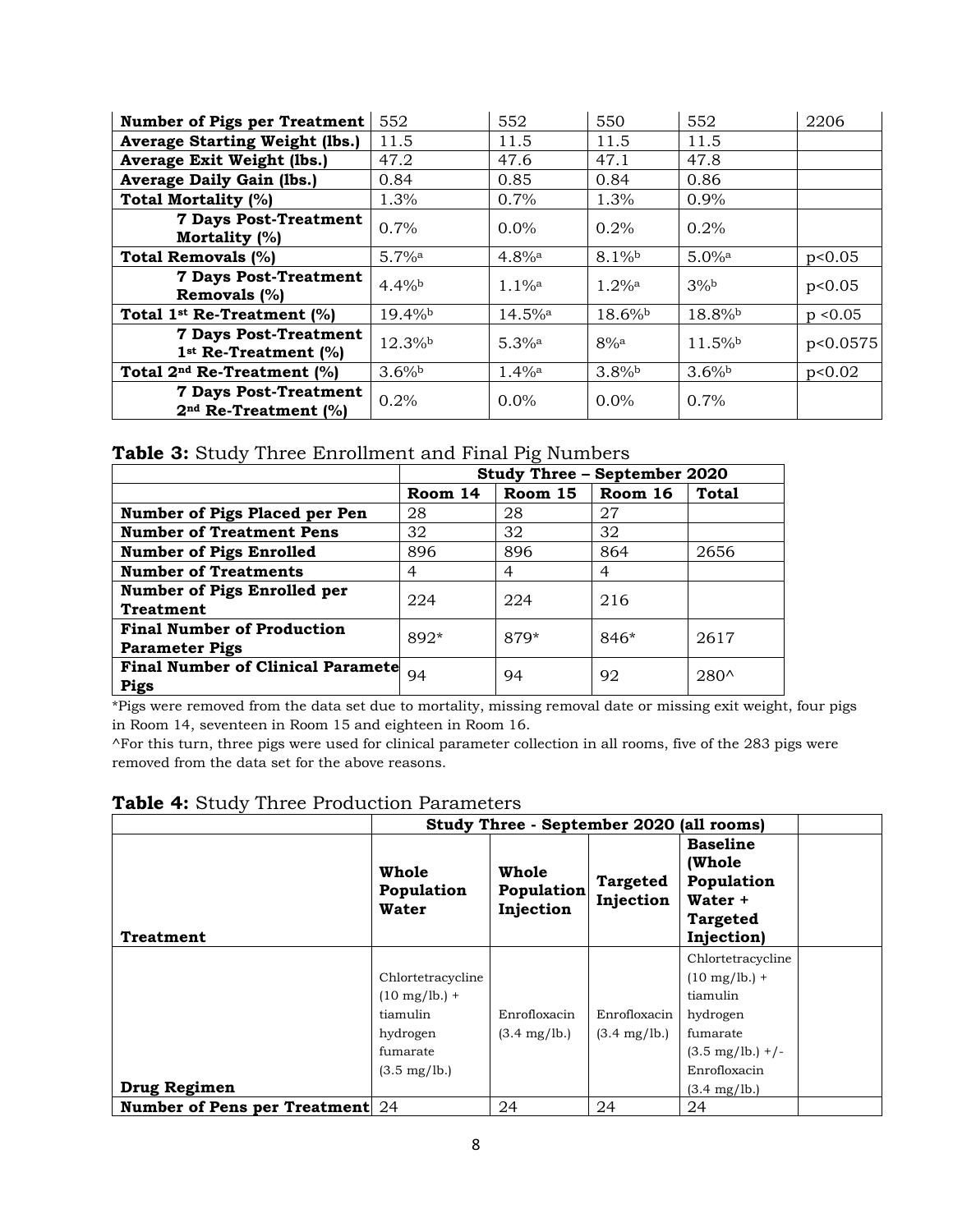| <b>Number of Pigs per Treatment</b>                              | 657               | 654                  | 654                  | 652                 | 2617     |
|------------------------------------------------------------------|-------------------|----------------------|----------------------|---------------------|----------|
| <b>Average Starting Weight (lbs.)</b>                            | 15.1              | 15.1                 | 15.2                 | 15.2                |          |
| Average Exit Weight (lbs.)                                       | 45.7              | 45.9                 | 45.5                 | 46.0                |          |
| <b>Average Daily Gain (lbs.)</b>                                 | 0.75              | 0.75                 | 0.74                 | 0.75                |          |
| <b>Total Mortality (%)</b>                                       | 2.4%              | 3.6%                 | 3.5%                 | 2.8%                |          |
| <b>7 Days Post-Treatment</b><br>Mortality (%)                    | 1.2%              | 0.3%                 | $0.3\%$              | $1.2\%$             |          |
| Total Removals (%)                                               | $9%$ <sup>a</sup> | $14\%$               | 13.4%b               | 13%b                | P<0.03   |
| <b>7 Days Post-Treatment</b><br>Removals $(\%)$                  | 1.2%              | $0.9\%$              | 1.5%                 | 1.5%                |          |
| Total 1 <sup>st</sup> Re-Treatment (%)                           | 26.3%             | 22.9%                | 25.2%                | 23.3%               |          |
| <b>7 Days Post-Treatment</b><br>$1st$ Re-Treatment (%)           | $18.4\%$          | $3.6%$ <sup>a</sup>  | $9.1\%$              | 15.3%c              | p<0.0008 |
| Total 2 <sup>nd</sup> Re-Treatment (%)                           | 9.1%              | 8.3%                 | 11.0%                | 7.8%                |          |
| <b>7 Days Post-Treatment</b><br>2 <sup>nd</sup> Re-Treatment (%) | 3.3%              | $0.0\%$ <sup>a</sup> | $1.2\%$ <sup>a</sup> | $1.2%$ <sup>a</sup> | p<0.014  |

The second objective of this project was to produce a validated research protocol that could be applied by veterinarians and producers to test the value of antimicrobial treatment options considering their pig flows and health statuses. To satisfy this objective, a preliminary research protocol has been created for veterinarians and producers to utilize within their farms applying recommendations from FDA Guidance for Industry #85 – Good Clinical Practice3 and FDA Guidance for Industry #178. This protocol includes defined treatments, randomization procedures with an example, an Excel® pivot table protocol to balance treatments by weight, research pen and room signage, all recording sheets, clinical score and FDA definitions, a treatment decision flowchart, treatment marking scheme, general supply list and an example communication tree. To access this protocol search the following keywords: "nursery antibiotic efficacy" on the piglivability.org website.

#### **Discussion:**

Overall, the utilization of whole population injection in study two resulted in the lowest percentage of pigs removed throughout the entire turn and the 7 days after study completion. In addition, whole population injection resulted in the lowest percentage of total  $1^{st}$  re-treatments,  $1^{st}$  re-treatments within 7 days of study completion and total percentage of  $2<sup>nd</sup>$  re-treatments. This study also had a significant difference between treatments regarding the percentage of pigs removed from treatment pens throughout the turn. The target injection pigs, were statistically more likely to be removed throughout the turn (8.1%) than the whole population water, whole population injection and baseline (combination of population water and targeted injection) treatment pigs (5.7%, 4.8% and 5%) (p<0.05). Within 7 days of treatment completion, the whole population water and baseline treatment pigs were statistically more likely to be removed from the general population (4.4 and 3%) than the whole population injection and targeted injection treatment  $(1.1 \text{ and } 1.2\%)$  (p<0.05).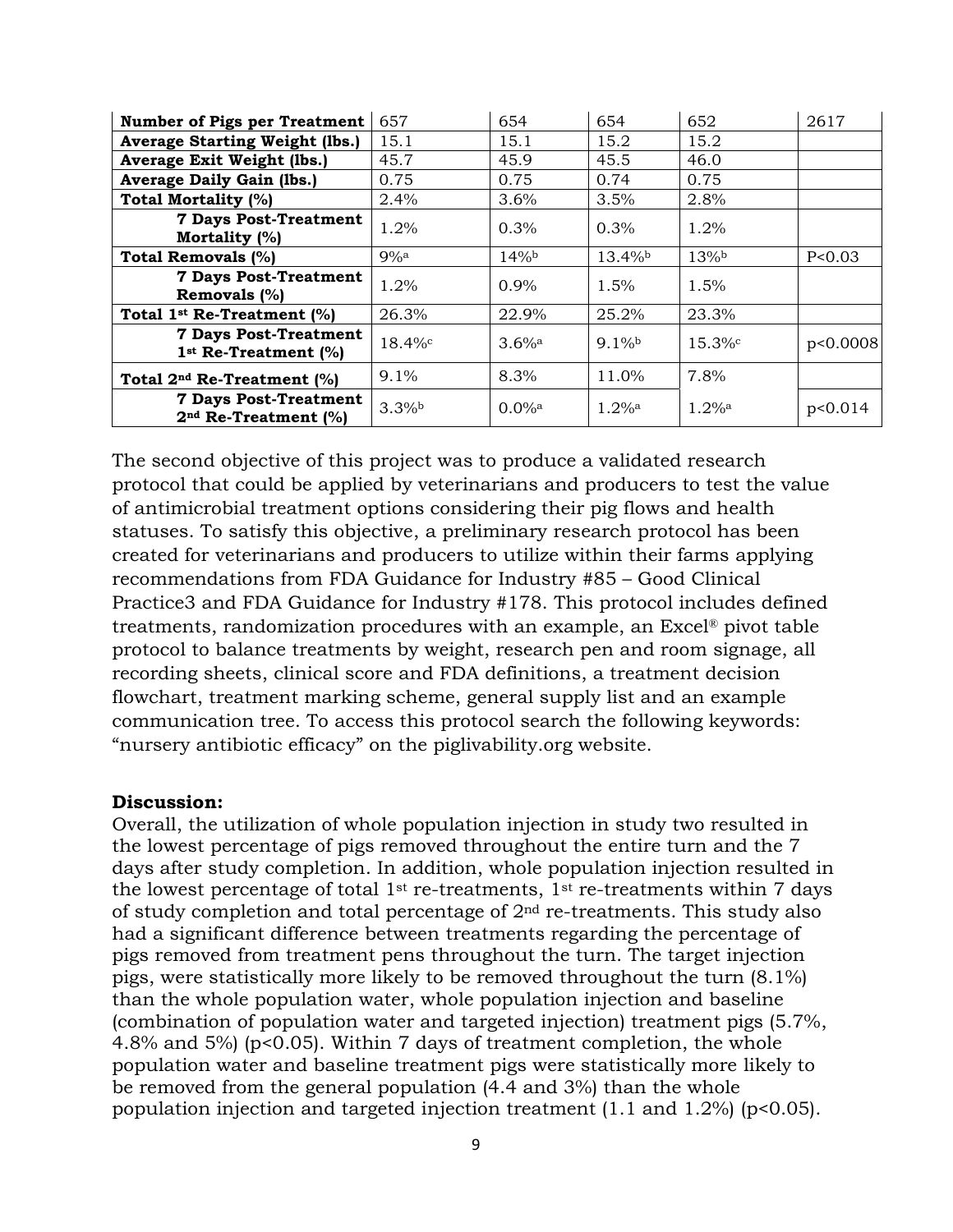For the percentage of total 1<sup>st</sup> time re-treatments, the whole population water, targeted injection and baseline treatment pigs were statistically more likely to be re-treated (19.4, 18.6 and 18.8%) than the whole population injection treatment  $(14.5\%)$  (p<0.05). Whereas, in the 7 days after the trial, only the whole population water and baseline treatment pigs were statistically more likely to receive their 1st re-treatment (12.3 and 11.5%) than the whole population injection and targeted injection treatments (5.3 and 8%) (P<0.0575). For total 2nd re-treatment, whole population injection treatment pigs were statistically less likely to be re-treated a second time after the trial end (1.4%) compared to the whole population water, targeted injection and baseline treatments  $(3.6\%, 3.8\% \text{ and } 3.6\%)$  (p<0.02).

For study three, the use of whole population injection also resulted in lower percentages of removals 7 days post-treatment and re-treatments, but not all were statistically significant. Regarding total removals, the whole population water pigs were less likely to be removed throughout the entire turn, a statistical difference that was not seen with removals from the 7-day posttreatment window, when an impact from the antibiotic regimen would be expected. The pigs in study three were PRRSV positive in addition to the IAV-S, *Streptococcus suis, Mycoplasma hyorhinis*, and *Glaesserella parasuis* that were detected for both studies. Specifically for study three, there was a significant difference in total removals, with the whole population water pigs being less likely to be removed (9%) than the whole population injection, targeted injection and baseline treatments (14, 13.4, 13%) (p<0.03) for the entire turn. There were also significant differences in the 7 days post-treatment 1<sup>st</sup> re-treatment between the four treatments. The whole population water and baseline pigs were most likely to be retreated (18.4 and 15.3%), followed by the targeted injection pigs (9.1%) and lastly, the whole population injection pigs  $(3.6\%)$  (p<0.0008). For the 7 days post-treatment  $2<sup>nd</sup>$  re-treatment, the whole population injection, targeted injection and baseline pigs were less likely to receive a second retreatment (0%, 1.2% and 1.2%), compared to the whole population water treatment (3.3%) (p<0.014).

The clinical parameters collected to assess antibiotic efficacy in terms of treatment, control and prevention success in the field were complicated by the presence of IAV-S in both studies. Since IAV-S moves through pig populations rather quickly, the number of pigs with clinical signs and elevated rectal temperatures rapidly climbs. The superinfection of IAV-S, meant that the clinical scoring was not reflective of bacterial pathogens nor the efficacy of antimicrobial treatment, since elevated rectal temperature was the most common abnormality at initial assessment and the most likely cause of treatment failure classification in the absence of other bacterial clinical signs. Using the scoring definitions adapted from the FDA's GFI #178, pigs are automatically a treatment failure when their rectal temperature is ≥104◦ F. Such temperatures are common with IAV-S, along with extreme variation in timing of clinical signs and fever during a natural disease outbreak with co-infections.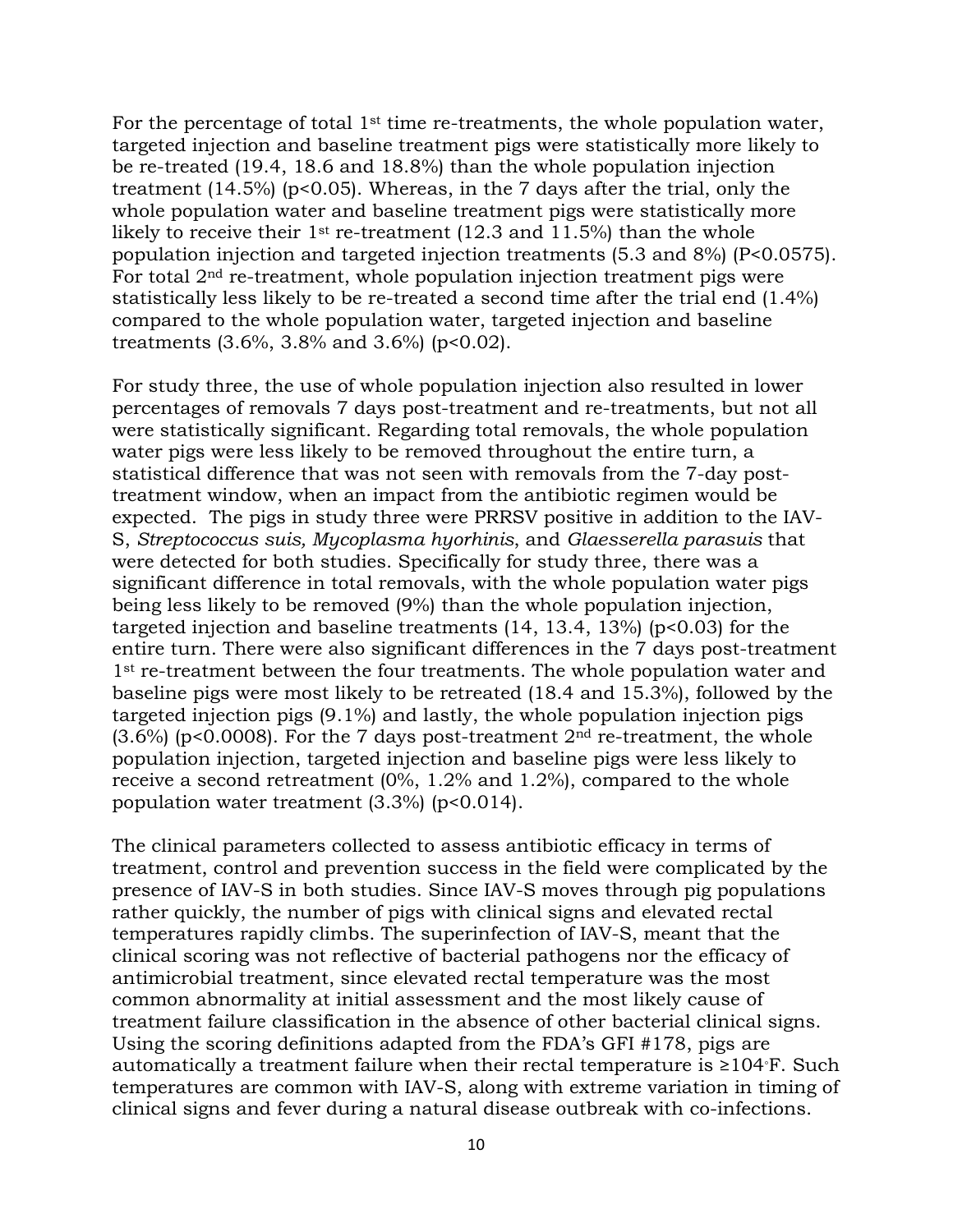Therefore, for studies two and three, a subset of clinical parameter pigs had fevers just prior to treatment initiation (collection point one), while others had fevers after the treatment period (collection point two). A fever would automatically categorize enrolled pigs as a treatment failure per FDA treatment success and failure criteria, although not indicating any impact of antibiotics on the bacterial pathogens that may be present. The objective assessment of the clinical picture was masked by IAV-S; therefore, we did not statistically measure clinical success rate for any of the antimicrobial regimens.

The other clinical disease parameters of depression, respiratory, enteric, lameness and CNS scores were also collected at both time points for both studies. This objective criterion is also not well aligned when IAV-S is a coinfector. IAV-S does not traditionally cause severe long-term clinical signs. However, it does cause fever, anorexia, lethargy, coughing and nasal discharge. Inflammation of the bronchioles quickly leads to secondary bacterial infections, necessitating antibiotic treatment.

Considerations for this project include that the scoring definitions adapted from the FDA's GFI #178 document may not be appropriate when evaluating the treatment, control and prevention success of antibiotic use during natural disease outbreaks, under commercial conditions, with viral co-infections. This project also did not utilize a control or placebo treatment group, given the commercial and welfare implications. There was no blinding in order to allow the research team to correctly administer the randomized antibiotic treatments. Subjectively, clinical differences between treatment groups were observed, but this was not found statistically. Pigs were subjectively enrolled based on clinical signs and facility standard operating procedures versus setting inclusion criteria based on collection point one scores. Feed antibiotics were not modified, but held consistent across all treatments.

Some final lessons learned from this project include that this research protocol can be implemented to compare production parameter data given the appropriate amount of people, time, farm management and project management. In order to implement this protocol under commercial settings, outbreak timing can have a major impact on whether production parameter differences are found. Veterinarian and producer goals should drive when data collection occurs during a commercial outbreak. Exit weights collected closer to the outbreak and treatment are more likely to reflect the outcome of the antibiotic regimens, whereas weights collected later may be influenced by other factors.

Given natural disease outbreaks, there will be a wide variation in disease stage at treatment that will ultimately affect cure rate. Therefore, during commercial outbreaks with viral co-infections, these recommended criteria may not be appropriate to distinguish cure rate. Traditionally, this criterion has been successful during antibiotic efficacy studies, which occur under controlled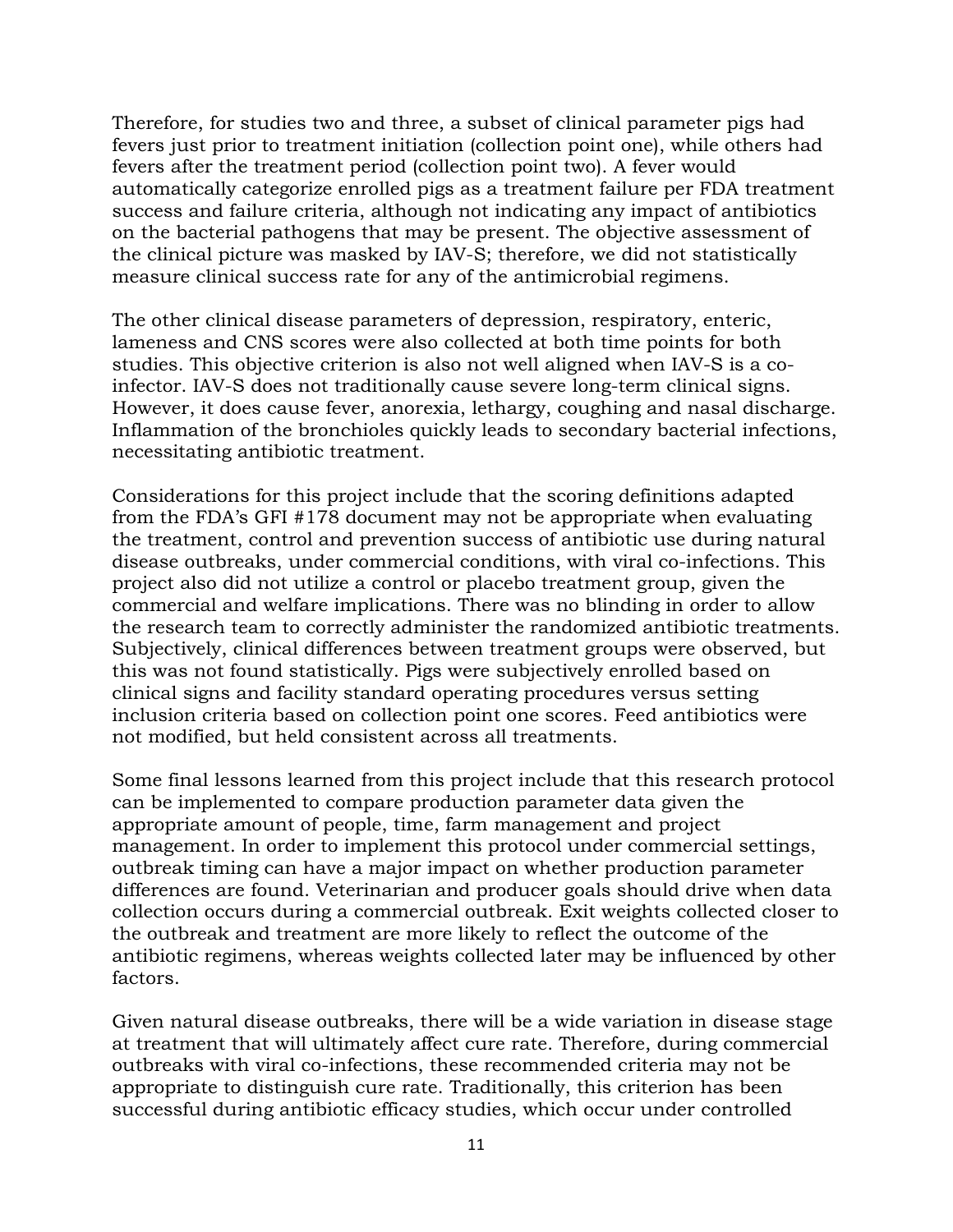environmental conditions and involve timed bacterial inoculation. Therefore, efficacy studies have a more predictable reduction of clinical scores and rectal temperatures than under commercial conditions with naturally occurring coinfections.

Future work is needed to more appropriately define antibiotic treatment success and failure criteria under mixed etiology conditions. Keys for success include additional research funding, increased collaboration with production partners, protocol refinements, along with long-term implementation. This work will allow the swine industry to advance their antibiotic stewardship efforts in line with the FDA's five-year blue print goal of monitoring and reporting antibiotic use based on antibiotic efficacy data, versus the current course of monitoring real-time antibiotic consumption. Ultimately, veterinarians and producers will have more data to judiciously and costeffectively make antibiotic treatment decisions given their health conditions and pig flow challenges.

While well conducted field-based trials have the potential to provide data and conclusions that are more readily applied and more clearly reflective of the conditions producers are confronted with, they suffer from more confounding variables. In this particular study, the infection of the test pigs with influenza made it nearly impossible to collect the important clinical outcomes data that might be useful to justify current treatment regimens in the regulatory and public health arenas.

# **References:**

1. Food and Drug Administration Center for Veterinary Medicine. Supporting Antimicrobial Stewardship in Veterinary Settings – Goals for Fiscal Years 2019- 2023. 2018. Available at: [www.fda.gov/media/115776/download.](http://www.fda.gov/media/115776/download) Accessed 10 November 2020.

2. U.S. Department of Health and Human Services, Food and Drug Administration. FDA Guidance for Industry #178 - Recommended Study Design and Evaluation of Effectiveness Studies for Swine Respiratory Disease Claims. 2007. Available at: [https://www.fda.gov/media/69903/download.](https://www.fda.gov/media/69903/download) Accessed 10 November 2020.

3. U.S. Department of Health and Human Services, Food and Drug Administration. FDA Guidance for Industry #85 – Good Clinical Practice. 2001. Available at: [https://www.fda.gov/media/70333/download.](https://www.fda.gov/media/70333/download) Accessed 10 November 2020.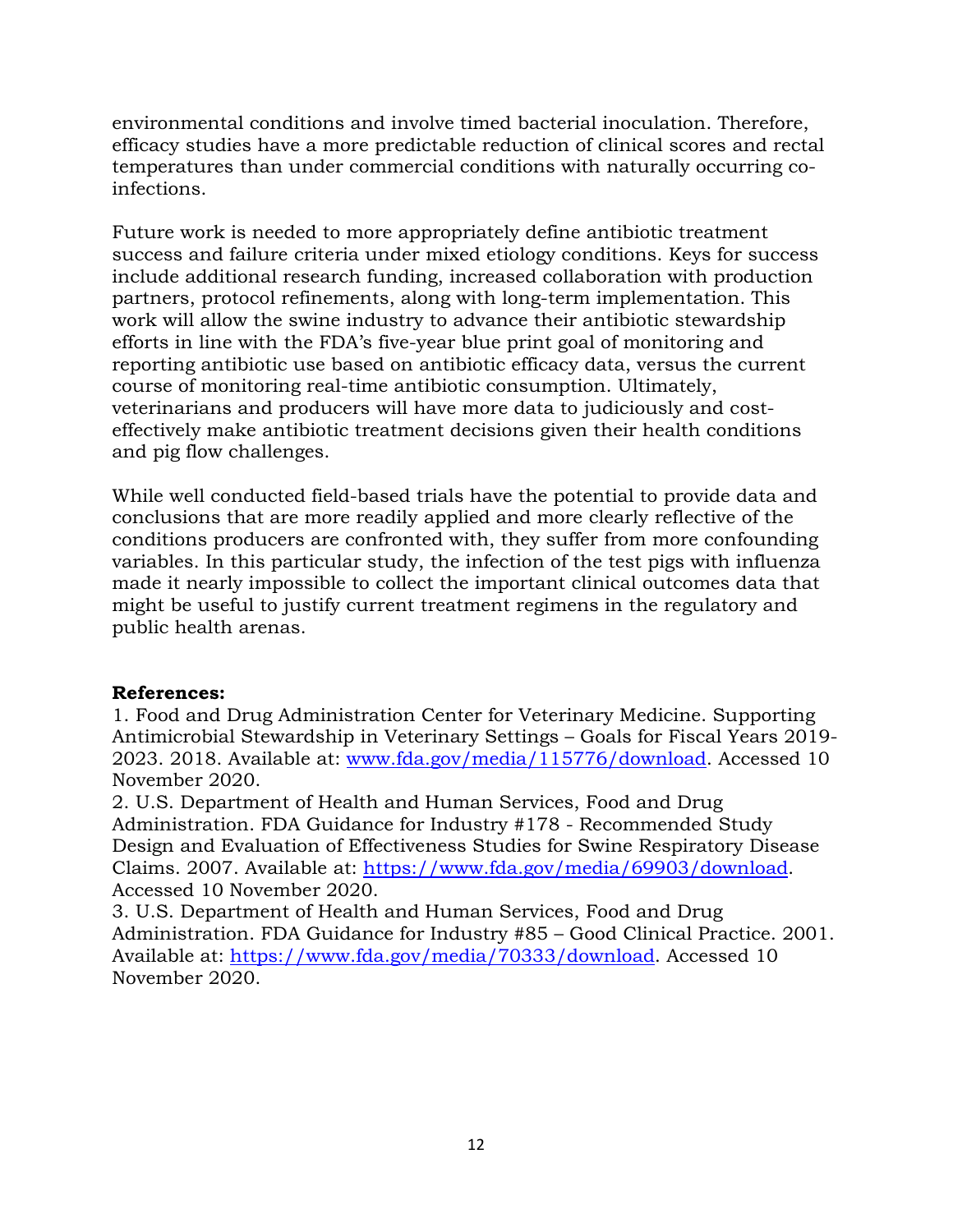

C

A

D

**Figure 1:** Pen treatment randomization by room (3) for studies two and three.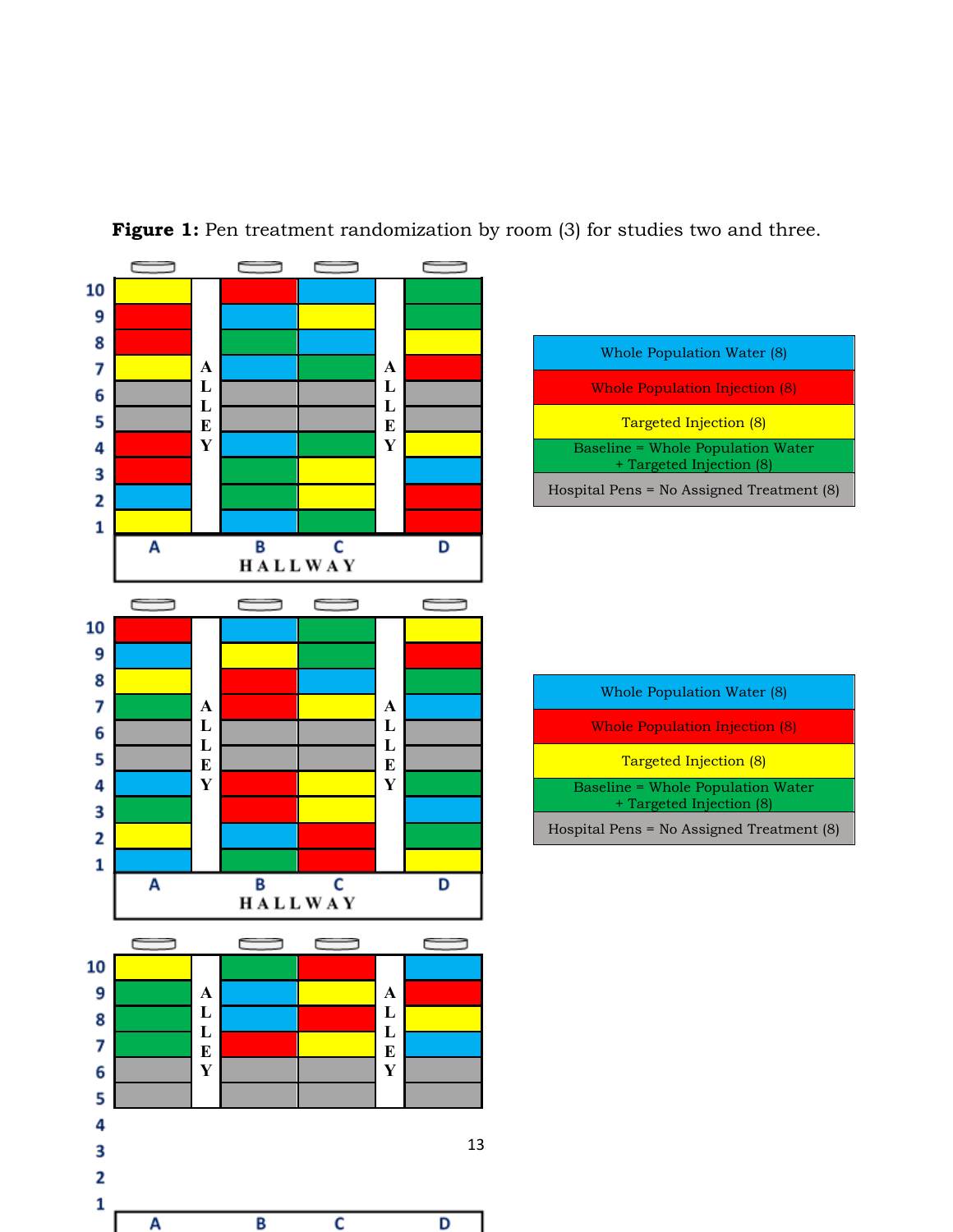**Table 5:** Clinical disease parameters (clinical) collected and adapted from FDA GFI #178 by Nickel, Rademacher and Karriker.

| Whole Population Water (8) |  |
|----------------------------|--|
|----------------------------|--|

Whole Population Injection (8)

Targeted Injection (8)

Baseline = Whole Population Water + Targeted Injection (8)

Hospital Pens = No Assigned Treatment (8)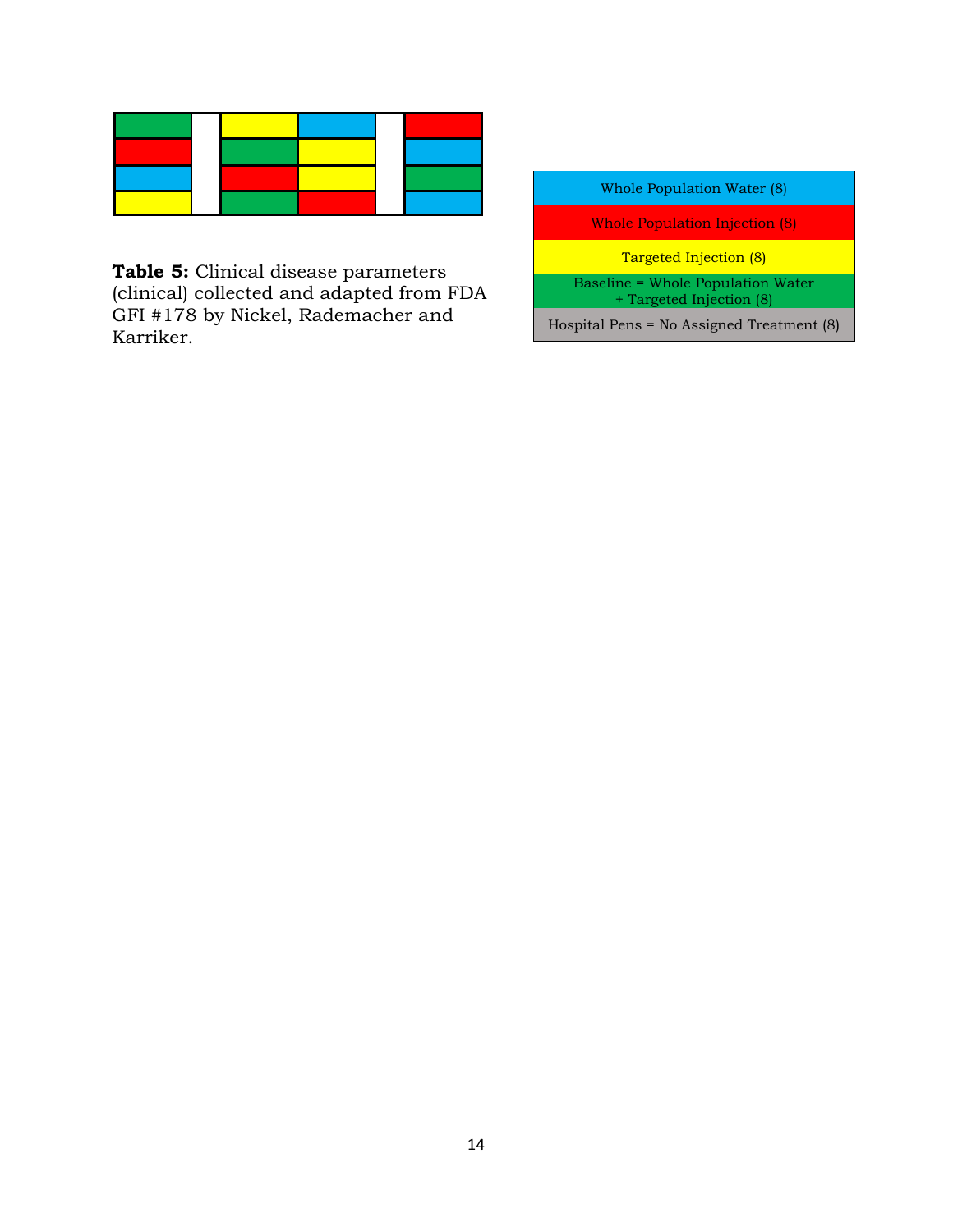|                             | <b>Depression/ABC Score</b>                                                                                                                                      |  |  |  |
|-----------------------------|------------------------------------------------------------------------------------------------------------------------------------------------------------------|--|--|--|
| <b>Score</b>                | Definition                                                                                                                                                       |  |  |  |
| $0 = Normal$                | Alert, active, normal appetite, well-hydrated, coat normal                                                                                                       |  |  |  |
| 1 or $A =$ Mild             | Moves slower than normal, slightly rough coat, may appear<br>lethargic but upon simulation appears normal ("A" Pig -<br>"Individual Pig Care from Zoetis" chart) |  |  |  |
| $2$ or $B =$ Moderate       | Inactive, may be recumbent is able to stand, gaunt, may be<br>dehydrated ("B" Pig - "Individual Pig Care from Zoetis" chart)                                     |  |  |  |
| $3$ or $C =$ Severe         | Down or reluctant to get up, gauntness evident, dehydrated<br>("C" Pig - "Individual Pig Care from Zoetis" chart)                                                |  |  |  |
|                             | <b>Respiratory Score</b>                                                                                                                                         |  |  |  |
| <b>Score</b>                | Definition                                                                                                                                                       |  |  |  |
| $0 = Normal$                | No clinical signs present: nasal discharge, cough, increased<br>respiratory rate, increased respiratory effort                                                   |  |  |  |
| $1 =$ Mild                  | 1-2 clinical signs present: nasal discharge, cough, increased<br>respiratory rate, increased respiratory effort                                                  |  |  |  |
| $2 = \text{Modern}$ /Severe | 3-4 clinical signs present: nasal discharge, cough, increased<br>respiratory rate, increased respiratory effort                                                  |  |  |  |
| <b>Enteric Score</b>        |                                                                                                                                                                  |  |  |  |
| <b>Score</b>                | Definition                                                                                                                                                       |  |  |  |
| $0 = Normal$                | Normal fecal consistency, no diarrhea                                                                                                                            |  |  |  |
| $1 =$ Mild                  | Diarrhea present, still holds a shape                                                                                                                            |  |  |  |
| $2 = \text{Modern}$ /Severe | Diarrhea present, does not hold a shape = liquid                                                                                                                 |  |  |  |
|                             | <b>Lameness Score</b>                                                                                                                                            |  |  |  |
| <b>Score</b>                | Definition                                                                                                                                                       |  |  |  |
| $0 = Normal$                | Pig moves easily with no discomfort or abnormalities                                                                                                             |  |  |  |
| $1 =$ Mild                  | Pig is weight bearing, but lame on at least one limb                                                                                                             |  |  |  |
| $2 = \text{Modern}$ /Severe | Pig is non-weight bearing on at least one limb                                                                                                                   |  |  |  |
|                             | <b>CNS Score</b>                                                                                                                                                 |  |  |  |
| <b>Score</b>                | Definition                                                                                                                                                       |  |  |  |
| $0 = Normal$                | Pig is alert and active                                                                                                                                          |  |  |  |
| $1 = Mid$                   | Pig is ataxic, laterally recumbent with attempts to move/right<br>itself, centrally aware                                                                        |  |  |  |
| $2 = \text{Modern}$ /Severe | Pig is laterally recumbent, not centrally aware, paddles, displays<br>nystagmus                                                                                  |  |  |  |
| <b>Rectal Temperature</b>   |                                                                                                                                                                  |  |  |  |

**Table 6:** FDA GFI #178 treatment success and failure criteria for Swine Respiratory Disease (SRD) studies.

| Failure |
|---------|
|         |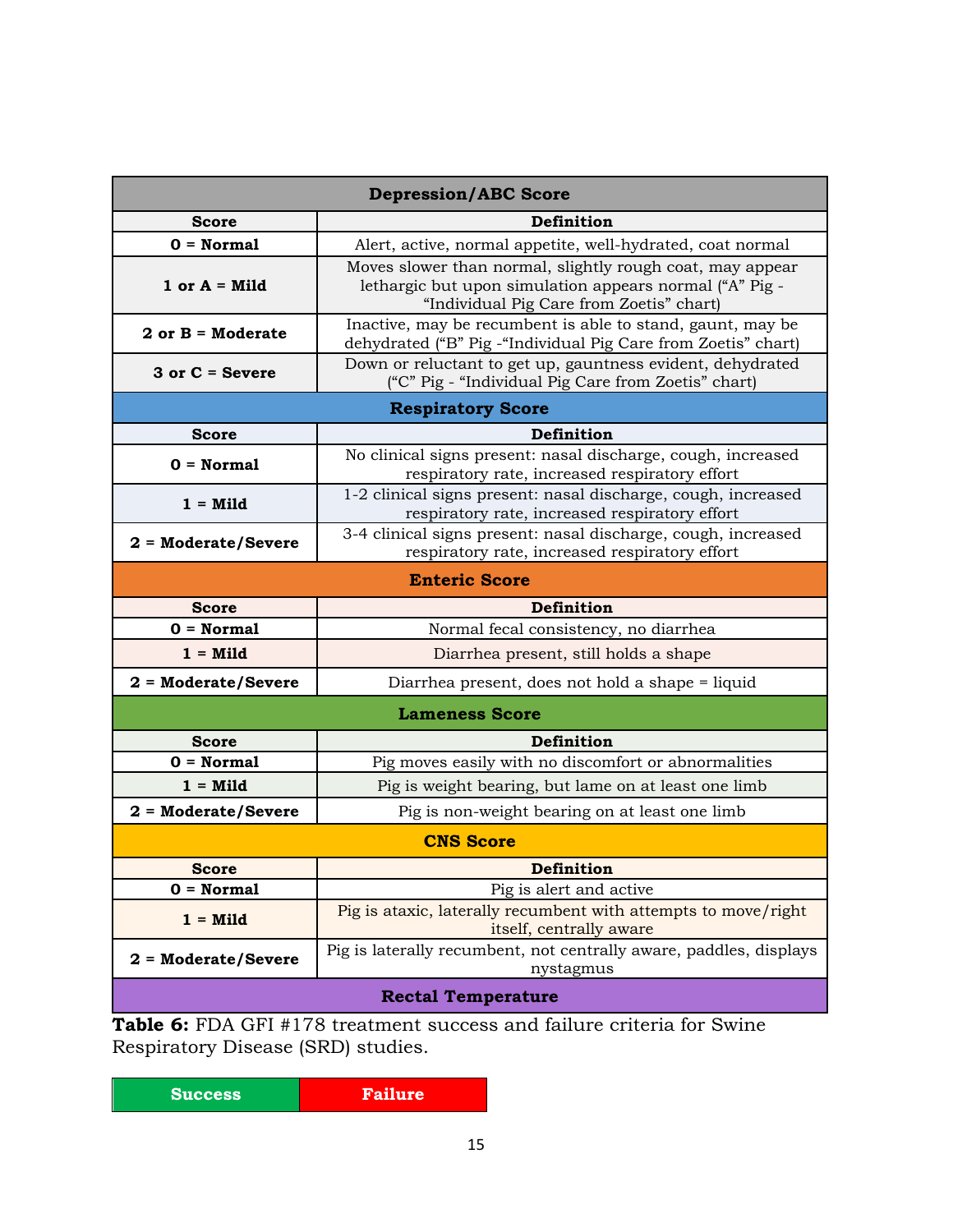| Alive, and                                                                               | All pigs that do not   |
|------------------------------------------------------------------------------------------|------------------------|
| Depression Score = 1                                                                     | meet the definition of |
| or $0$ (out of 3), and                                                                   | "success" on the       |
| Clinical score $= 1$ or 0<br>(out of $3$ ), and<br>Temperature $\leq 104$ <sup>°</sup> F | evaluation day(s).     |

# **Table 7:** Glossary of terms.

| <b>Term</b>                         | Definition                                                                                                                                                                                                                                                              |
|-------------------------------------|-------------------------------------------------------------------------------------------------------------------------------------------------------------------------------------------------------------------------------------------------------------------------|
| <b>Production Parameter Pigs</b>    | All pigs housed in rooms 14-16 for each trial, data<br>collection included individual start and exit weights,<br>calculated average daily gain, mortality, removal and any<br>re-treatment rates.                                                                       |
| <b>Clinical Parameter Pigs</b>      | A total of 2-4 pigs per pen housed in rooms 14-16 for each<br>trial, data collection included individual rectal<br>temperature, along with depression, respiratory, enteric,<br>lameness and CNS scores (depending on clinical sign<br>observed).                       |
| Average Starting Weight (lbs.)      | The average start or entry weight of pigs by treatment in<br>pounds.                                                                                                                                                                                                    |
| Average Exit Weight (lbs.)          | The average exit or final weight of pigs by treatment in<br>pounds.                                                                                                                                                                                                     |
| Average Daily Gain (lbs.)           | The average of all individual pig weights divided by the<br>number of individual days on feed, reported in pounds<br>((pig exit or final weight - pig start or entry<br>weight)/number of days on feed).                                                                |
| Total Days on Feed                  | The time period accounting for the entire turn, from start<br>weight collection to exit weight collection.                                                                                                                                                              |
| 7 Days Post-Treatment               | The time period accounting for the 7 days after the<br>antibiotic regimens were administered by the research<br>team and follow-up clinical evaluations were complete.<br>The first 7-day period that the rooms were turned back to<br>the farm manager for management. |
| Total Mortality (%)                 | The death percentage by treatment for the entire turn<br>(number pigs that died divided by number of pigs started).                                                                                                                                                     |
| 7 Days Post-Treatment Mortality (%) | The death percentage by treatment in the 7 days post-<br>treatment.                                                                                                                                                                                                     |
| Total Removals (%)                  | The percentage of pigs by treatment that were removed<br>from enrolled treatment pens to a hospital or no assigned<br>treatment pens for further care throughout the entire turn<br>(number of pigs that were removed divided by the number<br>of pigs started).        |
| 7 Days Post-Treatment Removals (%)  | The percentage of pigs by treatment that were removed<br>from enrolled treatment pens to a hospital or no assigned<br>treatment pens for further care in the 7 days<br>post-treatment.                                                                                  |